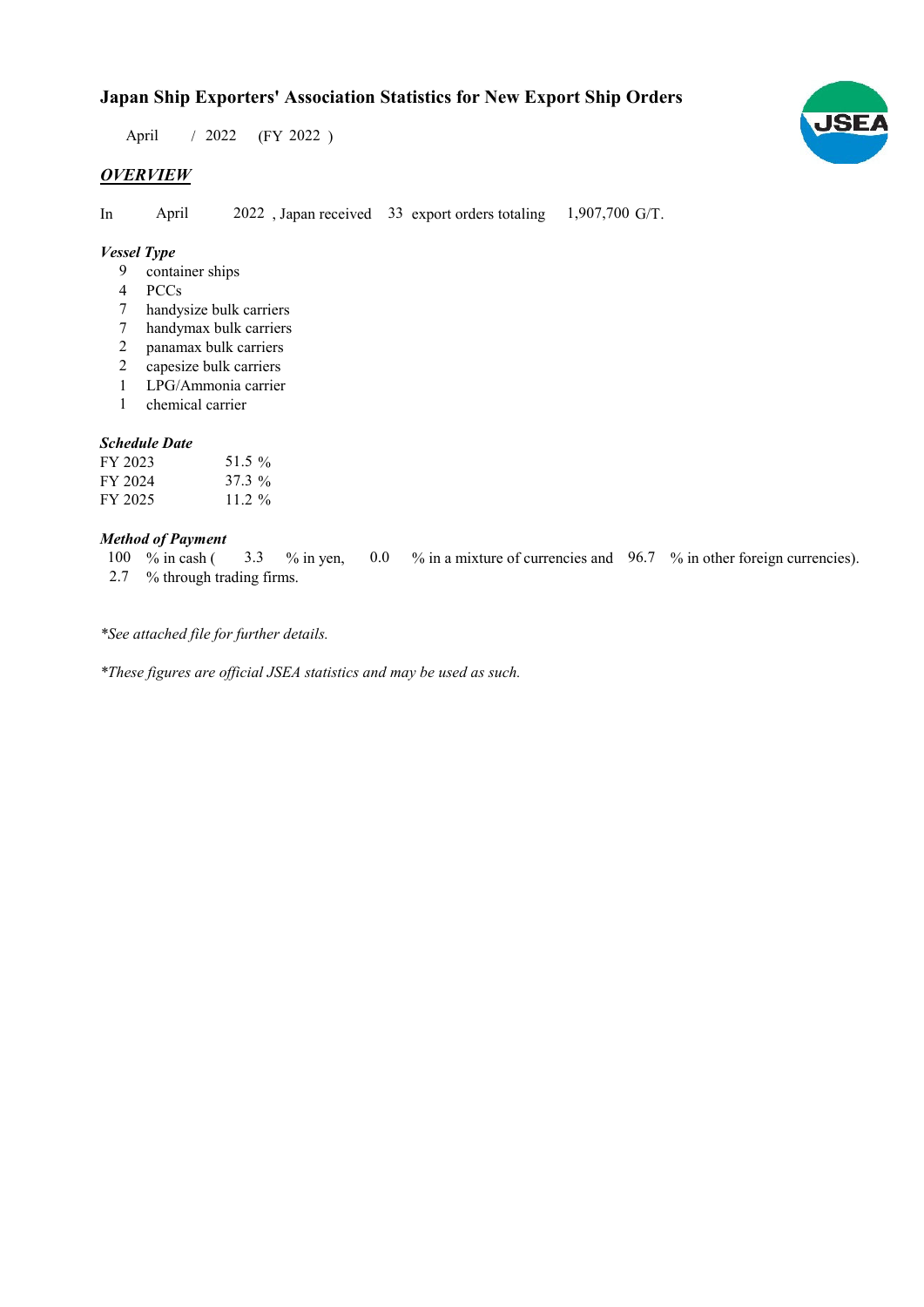## New Export Orders Placed in April 2022 (FY 2022) Based on Fiscal Year

JSEA (May 2022)

| Apr 21 to Mar 22<br>Description |     |            | Apr 21 to Dec 21 |            | January 2022 |         | February 2022 |         | March 2022 |           | April 2022 |           | April 2022 |           | Jan 22 to Apr 22 |           |
|---------------------------------|-----|------------|------------------|------------|--------------|---------|---------------|---------|------------|-----------|------------|-----------|------------|-----------|------------------|-----------|
|                                 | No. | G/T        | No.              | G/T        | No.          | G/T     | No.           | G/T     | No.        | G/T       | No.        | G/T       | No.        | G/T       | No.              | G/T       |
| General Cargos                  | 69  | 4,083,060  | 53               | 3,297,080  |              | 9,990   |               | 148,000 | 13         | 627,990   | 13         | 1,130,100 | 13         | 1,130,100 | 29               | 1,916,080 |
| <b>Bulk Carriers</b>            | 218 | 9,162,110  | 163              | 7,198,700  |              | 498,710 |               | 265,200 | 36         | 1,199,500 | <b>18</b>  | 709,000   | 18         | 709,000   |                  | 2,672,410 |
| Tankers                         | 24  | 0.042,630  | 23 <sup>1</sup>  | 1,012,030  |              | 30,600  |               |         |            |           |            | 68,600    |            | 68,600    |                  | 99,200    |
| Combined Carriers               |     |            |                  |            |              |         |               |         |            |           |            |           |            |           |                  | $\Omega$  |
| Others                          |     | 11.400     |                  | 9,300      |              | 2,100   |               |         |            |           |            |           |            |           |                  | 2,100     |
| Total                           | 313 | 14.299.200 | 240              | 11,517,110 | 14           | 541.400 | 10            | 413,200 | 49         | 1,827,490 | 33         | 1,907,700 | 33         | 1,907,700 | 106              | 4,689,790 |
| FY 2021 / FY 2020 (%)           |     | $*159.8$   |                  | 219.0      |              | 44.8    |               | 42.5    |            | 121.2     |            | 110.5     |            | 110.5     |                  | ** 86.6   |
| In CGT                          |     | 6,679,128  |                  | 5,287,561  |              | 243,057 |               | 209,177 |            | 939,333   |            | 908,390   |            | 908,390   |                  | 2,299,957 |

*Figures for shipbuilding orders of 500 G/T and over for export as steel vessels placed with JSEA members are covered.*

\*FY 2021/FY2020

\*\*Calendar Year 2022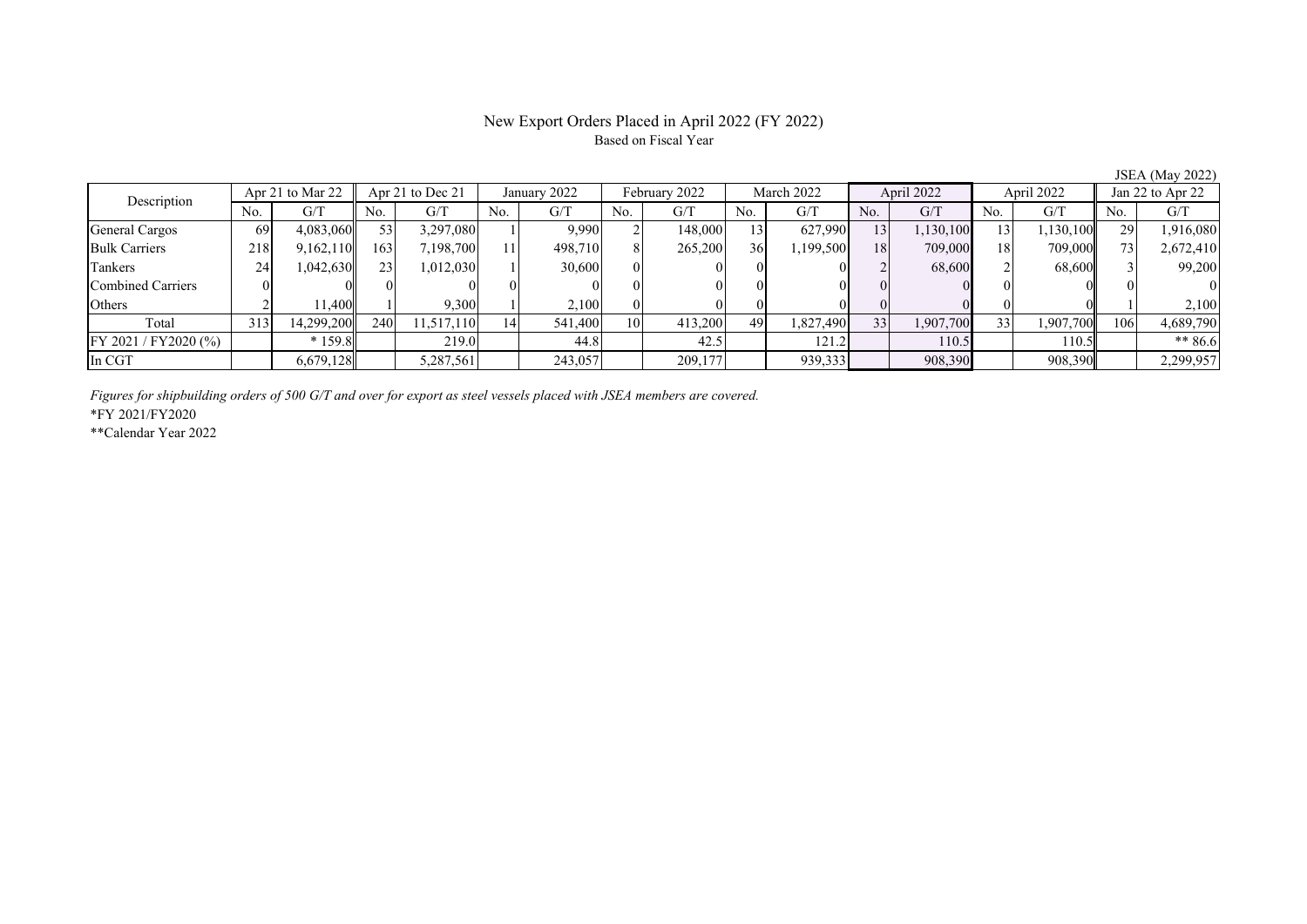## Export Ships Delivered in April 2022 (FY 2022) Based on Fiscal Year

JSEA (May 2022)

| Description           |     | Apr 21 to Mar 22 |     | Apr 21 to Dec 21 |     | January 2022 |     | February 2022 |     | March 2022 |     | April 2022 |     | April 2022 |     | Jan 22 to Apr 22 |  |
|-----------------------|-----|------------------|-----|------------------|-----|--------------|-----|---------------|-----|------------|-----|------------|-----|------------|-----|------------------|--|
|                       | No. | G/T              | No. | G/T              | No. | G/T          | No. | G/T           | No. | G/T        | No. | G/T        | No. | G/T        | No. | G/T              |  |
| General Cargos        | 33  | .840.875         | 27  | 1,516,919        |     | 18,658       |     | 170,345       |     | 134,953    |     | 118,524    |     | 118,524    |     | 442,480          |  |
| <b>Bulk Carriers</b>  | 124 | 5,070,387        | 93  | 3,765,027        |     | 368,790      |     | 416,884       |     | 519,686    | 8   | 352,312    |     | 352,312    | 39  | 1,657,672        |  |
| Tankers               | 32  | 2,341,148        | 211 | 1,549,381        |     | 360,845      |     | 91,927        |     | 338,995    |     | 94,982     |     | 94,982     |     | 886,749          |  |
| Combined Carriers     |     |                  |     |                  |     |              |     |               |     |            |     |            |     |            |     |                  |  |
| Others                |     | 238              |     | 1,238            |     |              |     |               |     |            |     |            |     |            |     |                  |  |
| Total                 | 190 | 9,253,648        | 142 | 6,832,565        | 15  | 748,293      |     | 679,156       | 16  | 993,634    | 12  | 565,818    | 12  | 565,818    | 60  | 2,986,901        |  |
| FY 2021 / FY 2020 (%) |     | $*91.1$          |     | 96.9             |     | 73.6         |     | 100.6         |     | 70.2       |     | 141.4      |     | 141.4      |     | ** $85.2$        |  |
| In CGT                |     | 4,149,263        |     | 3,076,805        |     | 323,265      |     | 352,955       |     | 396,238    |     | 257,722    |     | 257,722    |     | 1,330,180        |  |

*Deliveries of new shipbuilding orders of 500 G/T and over for export as steel vessels placed with JSEA members are covered.*

\*FY 2021/FY2020

\*\*Calendar Year 2022